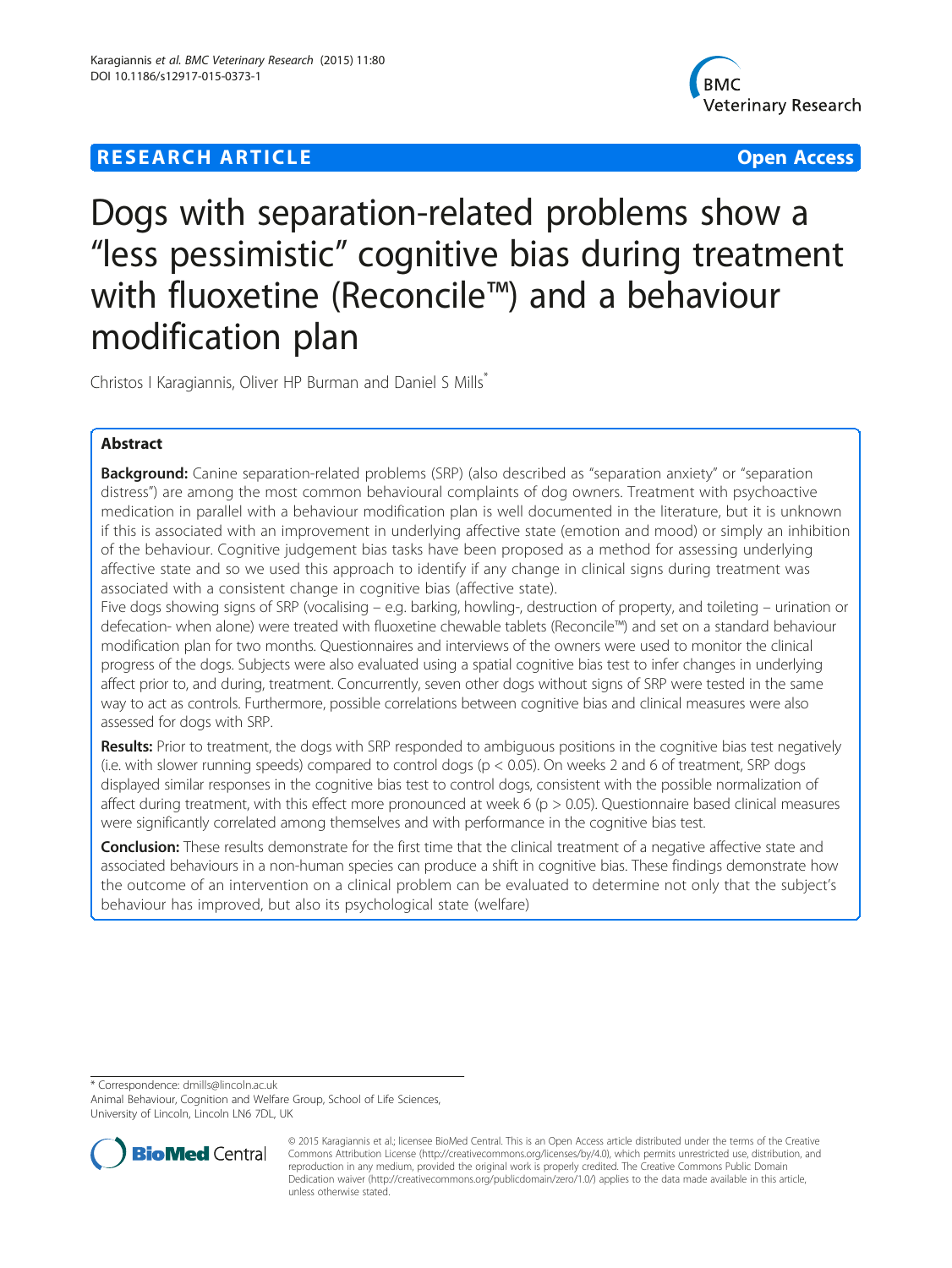### Background

Separation-related problems (SRP) in dogs are a common behavioural complaint of owners [[1-3\]](#page-9-0). Approximately 14%-20% of dog patients [\[4,5](#page-9-0)] from general veterinary practice show SRP signs such as vocalising, destruction of property, and toileting when alone [[6](#page-9-0)]. However, it is suspected that up to 50-56% of the whole dog population may display clinical symptoms of SRP at some point in their life [\[7,8\]](#page-9-0), which out of the total population of approximately 70 million dogs in US and 70 million in Europe [\[9,10\]](#page-9-0) represents about 35 million dogs with SRP in the Europe and 35 million dogs in US.

Even though this behavioural condition is common, the underlying motivation(s) of SRP and the causal aetiology of this phenomenon are still a matter of debate [[11-13](#page-9-0)]. It has been suggested that an animal's affective state (emotional predisposition or moods) can be indirectly assessed through the use of cognitive bias (CB) testing [\[14\]](#page-9-0). CB testing is based on the finding that decision making is affected by background affective state and, in the case of ambiguous stimuli; individuals experiencing negative affect tend to make more negative judgements than those in a more positive emotional state [[14](#page-9-0)-[17\]](#page-9-0), for example, anxious people tend to interpret ambiguous situations more unfavourably. In spatial CB tests, animals are trained to discriminate between bowls placed in two different locations, one with food present  $(R+)$ , and one without food (R-). Subsequently, bowls were placed in ambiguous, unrewarded locations ('probes') between the learned locations. A more "optimistic" bias is reflected in running relatively faster to the ambiguous probes, and a more "pessimistic" bias inferred by the converse [[17](#page-9-0)]. Recently, it has been found that dogs in rescue kennels with SRP-like behaviour tested on a modified spatial cognitive bias test appear to have more negative underlying affective state than dogs not showing this behaviour [\[18](#page-9-0)]. However, it is not known whether these findings are transferable to the clinical condition of household pets.

These cases can often be managed effectively with a behaviour modification plan plus a pharmaceutical adjunct, such as a selective serotonin reuptake inhibitor, like fluoxetine, or a non-specific serotonin reuptake inhibitor, like clomipramine [\[19](#page-9-0)-[22](#page-9-0)]. There is strong evidence for an increased rate of response to the behaviour modification plan when such medication is included [[19-21\]](#page-9-0). However, because serotonergic medication can cause a general inhibition of behaviour, especially at higher doses [\[23\]](#page-9-0), it is not known if the combined treatment with medication is associated with a concomitant improvement in well-being; i.e. whether the programme including medication improves the underlying affective state of the animal or simply inhibits the problem behaviour.

The aim of the present study was therefore to investigate whether clinical improvement of SRP-afflicted dogs, during treatment with a combination of fluoxetine and a standard behaviour modification plan, resulted in measurable changes in CB tests consistent with either an improvement in underlying affective state or general motor inhibition. In the former, we would hypothesise that running speeds should increase due to greater "optimism", whereas in the latter they would be expected to decrease as a result of behavioural inhibition.

## Methods

### Ethics statement

This research was approved by the School of Life Sciences Ethics Committee at the University of Lincoln, UK. The owners of all the dogs have given written informed consent for the use of their dogs in that research.

Since previous studies (e.g. [\[19\]](#page-9-0)) have demonstrated a greater improvement in the problem using a behaviour modification plan combined with fluoxetine compared to a placebo control, and because the aim of this study was primarily to investigate the correlates of improvement when using fluoxetine in conjunction with a behaviour modification plan, a placebo was considered unnecessary as well as undesirable from an ethical perspective.

#### Subjects

Two groups of dogs were recruited for the study, one with SRP, hereby referred to as the clinical group, and one without SRP or any other diagnosed anxiety problem, designated the control group (Additional file [1](#page-8-0): Table S1). All dogs were assessed and diagnosed by a veterinary clinician specialising in behavioural medicine. The purpose of the control group was to provide a time related control for the dogs with SRP and to control for the effects of repeated CB testing in dogs, since it has been suggested that judgement CB tests may be subject to learning effects that limit repeatability [\[24\]](#page-9-0).

Recruitment of dogs with SRP was through advertisements in the local media in the Lincoln UK area and through veterinary clinics in both London and Lincoln. Inclusion and exclusion criteria for study selection were predefined (Table [1\)](#page-2-0). The recruitment period occurred from July 2010 until February 2011. In total, 22 dog owners expressed interest in taking part in the study. Among these, 14 owners were not willing to comply with the study protocol requirements. One dog was excluded before the beginning of the study due to a clinical history of seizures, and another was excluded during treatment for medical reasons (co-incidental gastric dilatation and volvulus). One dog was also excluded due to its low food motivation, making it difficult to train in the CB test. Dogs excluded from the study were provided with a behaviour consultation and modification plan, without psychoactive medication (unless the owner was willing to cover the medication's cost) in accordance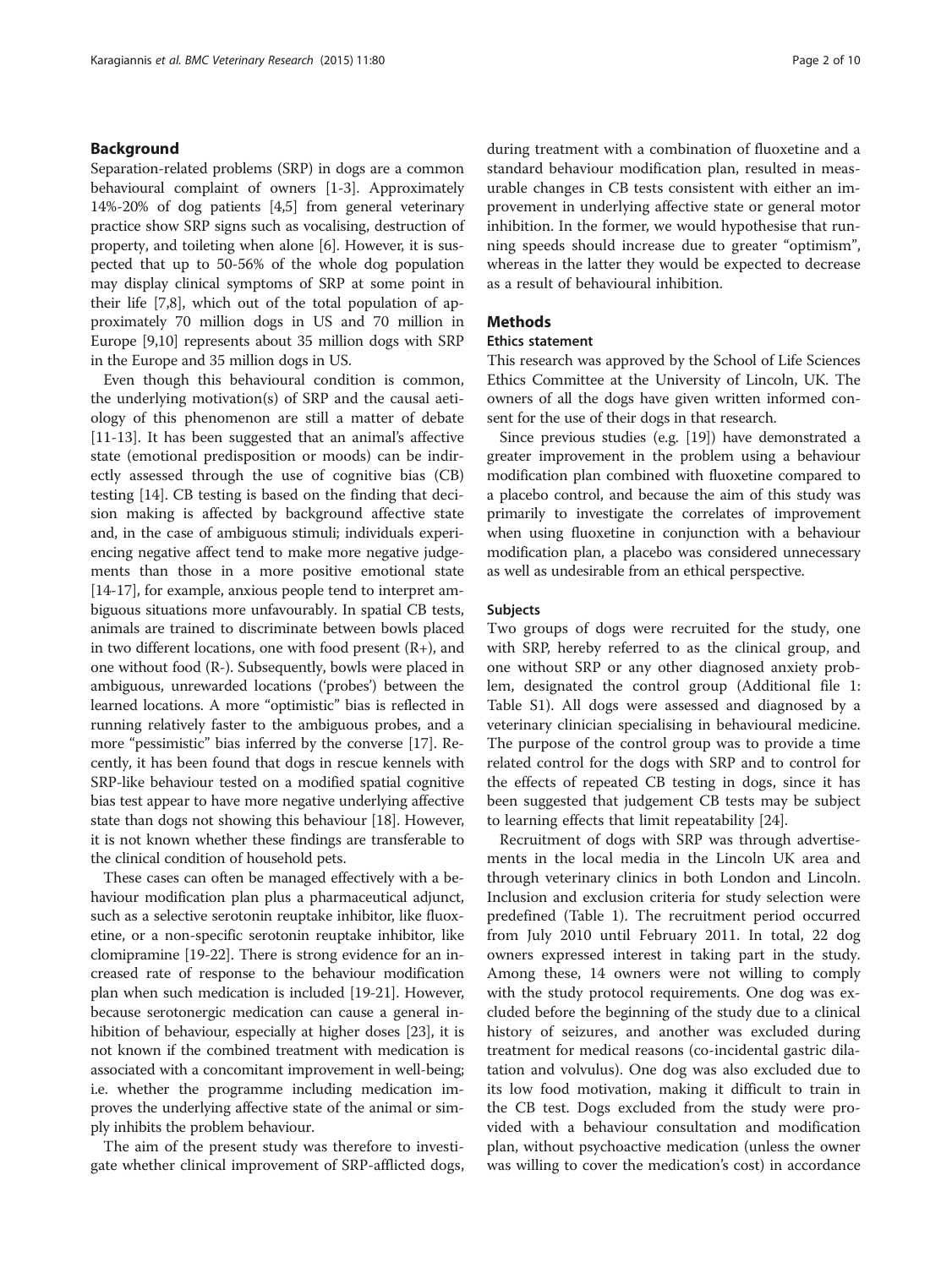<span id="page-2-0"></span>

|  |  |  |  |  | Table 1 Inclusion and exclusion criteria for dogs taking part in the study |  |  |  |  |  |  |  |  |
|--|--|--|--|--|----------------------------------------------------------------------------|--|--|--|--|--|--|--|--|
|--|--|--|--|--|----------------------------------------------------------------------------|--|--|--|--|--|--|--|--|

| Inclusion criteria                                                                                                                                                                   | <b>Exclusion criteria</b>                                                                                                                                                                                                                                                                                                                                                                                   |
|--------------------------------------------------------------------------------------------------------------------------------------------------------------------------------------|-------------------------------------------------------------------------------------------------------------------------------------------------------------------------------------------------------------------------------------------------------------------------------------------------------------------------------------------------------------------------------------------------------------|
| 1. Been in owner's possession for at least 2 weeks                                                                                                                                   | 1. Changes in household planned within the next 2 months, e.g.<br>moving house, major change in household schedule                                                                                                                                                                                                                                                                                          |
| 2. At least 6 months of age.                                                                                                                                                         | 2. Clinical history of seizures                                                                                                                                                                                                                                                                                                                                                                             |
| 3. Body weight within range 4 kg to 48 kg inclusive.                                                                                                                                 | 3. Neutered within 1 month of the study                                                                                                                                                                                                                                                                                                                                                                     |
| 4. Subjected to at least four episodes of owner absence per week                                                                                                                     | 4. Pregnant or lactating                                                                                                                                                                                                                                                                                                                                                                                    |
| 5. Clinical signs of separation anxiety for at least 2 weeks                                                                                                                         | 5. Incomplete 'house training' (i.e. urinates or defecates in the house<br>regardless of the presence or absence of the owner)                                                                                                                                                                                                                                                                              |
| 6. At least one of the following signs exhibited during an eliciting context:<br>Inappropriate urination, Inappropriate defecation, Destructive behaviour,<br>Excessive vocalisation | 6. Received treatment with any of the following psychoactive<br>medications within 1 month before this visit: Tricyclic antidepressants<br>(e.g. amitriptyline); Monoamine oxidase inhibitors (e.g. selegiline);<br>Carbamazepine; Serotonin reuptake inhibitors (e.g. clomipramine,<br>fluoxetine, fluvoxamine); Propanolol; or psychoactive herbal product<br>e.g. St. John's Wort (Hypericum perforatum) |
| 7. At least one of the defined separation signs in at least half of the eliciting<br>contexts                                                                                        | 7. History of aggressive behaviour shown towards people, which puts<br>humans at risk of physical injury                                                                                                                                                                                                                                                                                                    |
|                                                                                                                                                                                      | 8. Synthetic pheromone product (e.g. DAP) being used in the home<br>for any reason.                                                                                                                                                                                                                                                                                                                         |
|                                                                                                                                                                                      | 9. Other diagnosed behavioural problems or any other suspected<br>behavioural problem.                                                                                                                                                                                                                                                                                                                      |

Inclusion criteria 5, 6 and 7 were only applicable to the Clinical Group.

with the agreed management of subjects described in our submission for ethical approval. Therefore, the clinical group was composed of five dogs of various breeds with SRP, 3 males (2 neutered and one intact) and 2 females (both neutered). The average age of the dogs was 4.2 years (range 2–6.5 years) and they had been owned by their current owners for 2.4 years on average (range 2 months - 6 years). Their average body weight was 22.6 kg (range 11–30.7 kg).

For the control group, pet dogs were recruited on the basis of an absence of any SRP-related incidents or any other anxiety problem. These dogs were recruited via local advertisement within the University of Lincoln to both university students and staff. The owners had to complete a questionnaire about their dogs' behaviour. Only if the dogs fulfilled inclusion criteria 1–4 in Table 1, above and met none of the exclusion criteria, were they included in the study. Eight dogs of various breeds were recruited. One dog was subsequently excluded due to low food motivation. This left 3 males (all neutered) and 4 females (3 neutered and 1 intact). The average age of the dogs was 4.9 years old (range 7 months and 11.5 years old), and they had been owned for, on average, 4.6 years (range 7 months - 10 years). Their average body weight was 19.6 kg (range 10.5 - 27 kg).

## Cognitive Bias (CB) test

The dogs underwent an assessment of cognitive judgement bias before and during treatment. The CB test was based on Mendl et al. [\[18](#page-9-0)]. The dogs were trained to discriminate a food bowl placed in one of two different locations, one with food and one without. The locations were the same distance from the start position as illustrated in Figure [1](#page-3-0). Dogs were trained such that when the bowl was placed to one side of the room, (the positive location, R+), it would contain food, and when it was placed on the other side, (the negative location, R-), the bowl would be empty (Figure [1\)](#page-3-0). Following a random allocation procedure, the positive location was to the right for three dogs from the clinical group and for four dogs from the control group, whereas for the remaining two dogs from the clinical group and three dogs from the control group it was to their left. The learning phase was completed after a minimum 15 trials, and determined to be complete when, for three consecutive negative trials, their average absolute speed (m/s) towards the negative location was less than the average speed to the positive location. Dogs were then tested with three ambiguous probes positioned between the learned 'reference' locations: (1) midway (MID) between the positive and the negative locations, (2) midway between the positive and MID probe locations (NR+); (3) midway between the negative and MID probe locations (NR-) (Figure [1](#page-3-0)). All ambiguous locations were unrewarded (Additional file [1](#page-8-0)). The testing phase contained nine exposures to the three ambiguous probes in total, i.e. three for each probe, interspersed between exposures to the learned 'reference' locations. In total, the testing phase included 40 trials, as testing started with a probe trial.

## Study design

In accordance with other clinical trials for this behaviour problem, baseline measures were gathered over a two week period before the onset of 8 weeks of treatment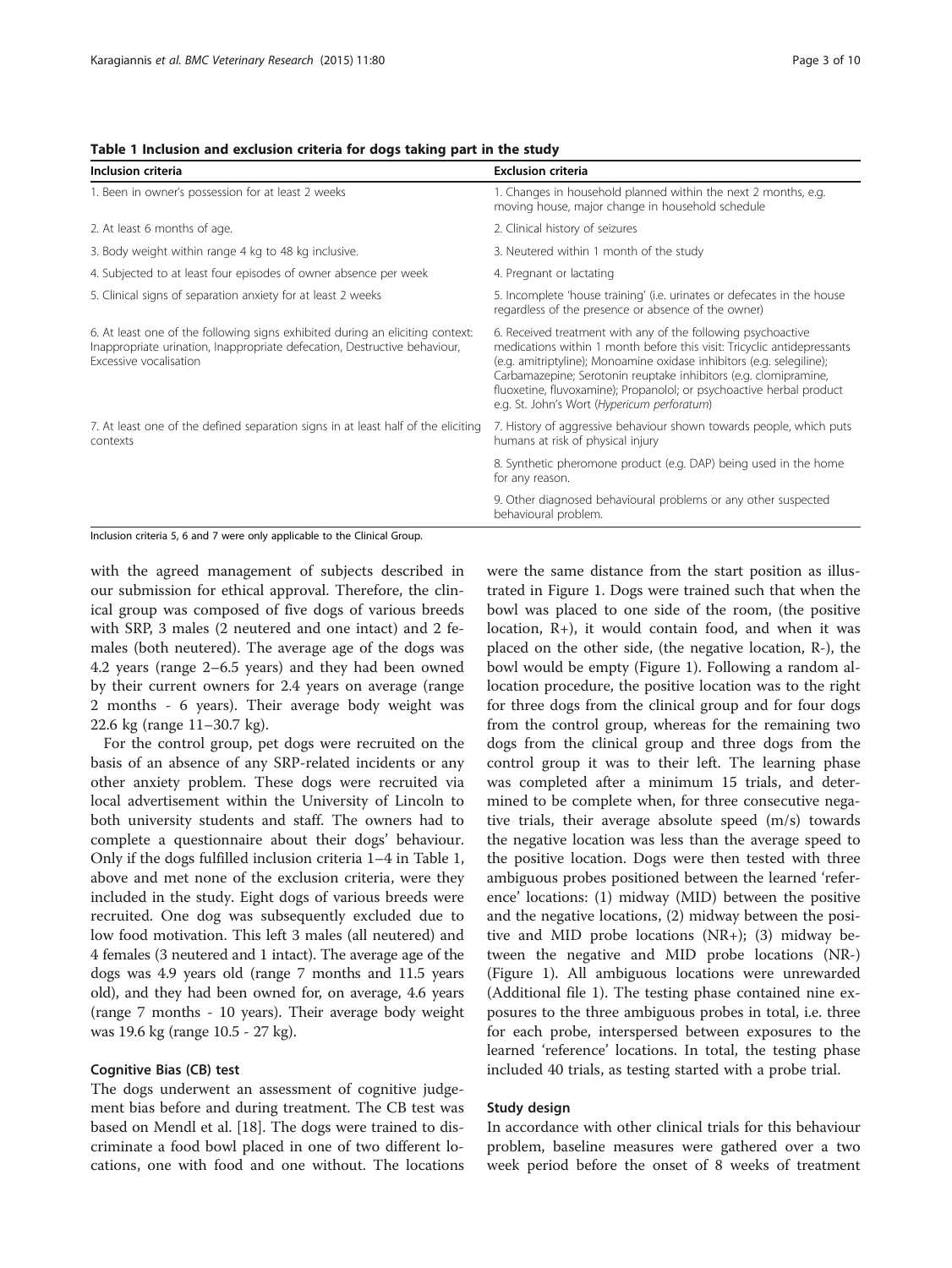<span id="page-3-0"></span>

[[14-16](#page-9-0)]. For the control group, the study lasted only 6 weeks as the dogs did not require either the preenrolment visit which was used to instigate measurement of baseline severity of SRP nor the follow-up at the end of the treatment period (Table 2). Three CB tests were performed by both groups with the same interval between tests +/− 2 days (Table 2).

## Clinical group

At the first visit (Pre-enrolment) the owners completed a pre-screening questionnaire about their dog and provided a behaviour history of their dog's separation behaviour (approximately duration 1–1.5 hours) (Table [1](#page-2-0)). The inclusion and exclusion criteria were reviewed and a physical examination was performed on the dog by a veterinarian specialising in behavioural medicine (CK), with diagnoses confirmed by the supervising behaviour

specialist (DM). Suitable dogs were then pre-enrolled for the study and the owner completed an informed consent form. Then, the eliciting contexts (EC) were identified, i.e. times when the owner left the dog on its own, e.g. for work or to go shopping, which might evoke a SRP-related response [[13\]](#page-9-0). For the following two weeks, the owners recorded on individualised recording sheets, for each EC, the specific separation-related behaviours (SR-BEH) of the dog (dog's diary). A similar record was kept for the last two weeks of the treatment period for comparative purposes. At the baseline visit, if the dogs had shown more than eight SR-BEH during the twoweek pre-treatment period, they were enrolled as cases.

At the baseline visit, dogs were assessed for the first time with a cognitive bias test (CB1) and the owners completed a 3-part questionnaire about their dog's tendency for attachment towards them, the SR-BEH it

Table 2 Study schedule of events for the clinical and control groups

| Time and action | Pre-enrolment visit       | <b>Baseline</b>       | +2 weeks                | +4 weeks                          | +6 weeks               | +8 weeks              |
|-----------------|---------------------------|-----------------------|-------------------------|-----------------------------------|------------------------|-----------------------|
| Clinical group  | Pre-screening for SRP CB1 |                       | CB <sub>2</sub>         | Telephone FoU-1 CB3               |                        | Telephone FoU-2       |
|                 |                           | 3-part Question.      |                         | 3-part Question. 3-part Question. | 3-part Question.       | 3-part Question.      |
|                 |                           | Review of dog's diary |                         |                                   |                        | Review of dog's diary |
| Control group   | Not required              | CB1                   | CB <sub>2</sub>         | Not required                      | CB <sub>3</sub>        | Not required          |
|                 |                           | 3-part Question.      |                         |                                   | 3-part Question.       |                       |
|                 |                           | Pre-screening for SRP |                         |                                   | Post-screening for SRP |                       |
|                 | <b>Enrolment period</b>   |                       | <b>Treatment Period</b> |                                   |                        |                       |

SRP: Separation related problems, CB: Cognitive Bias test, Question: Questionnaire, FoU: Follow-up.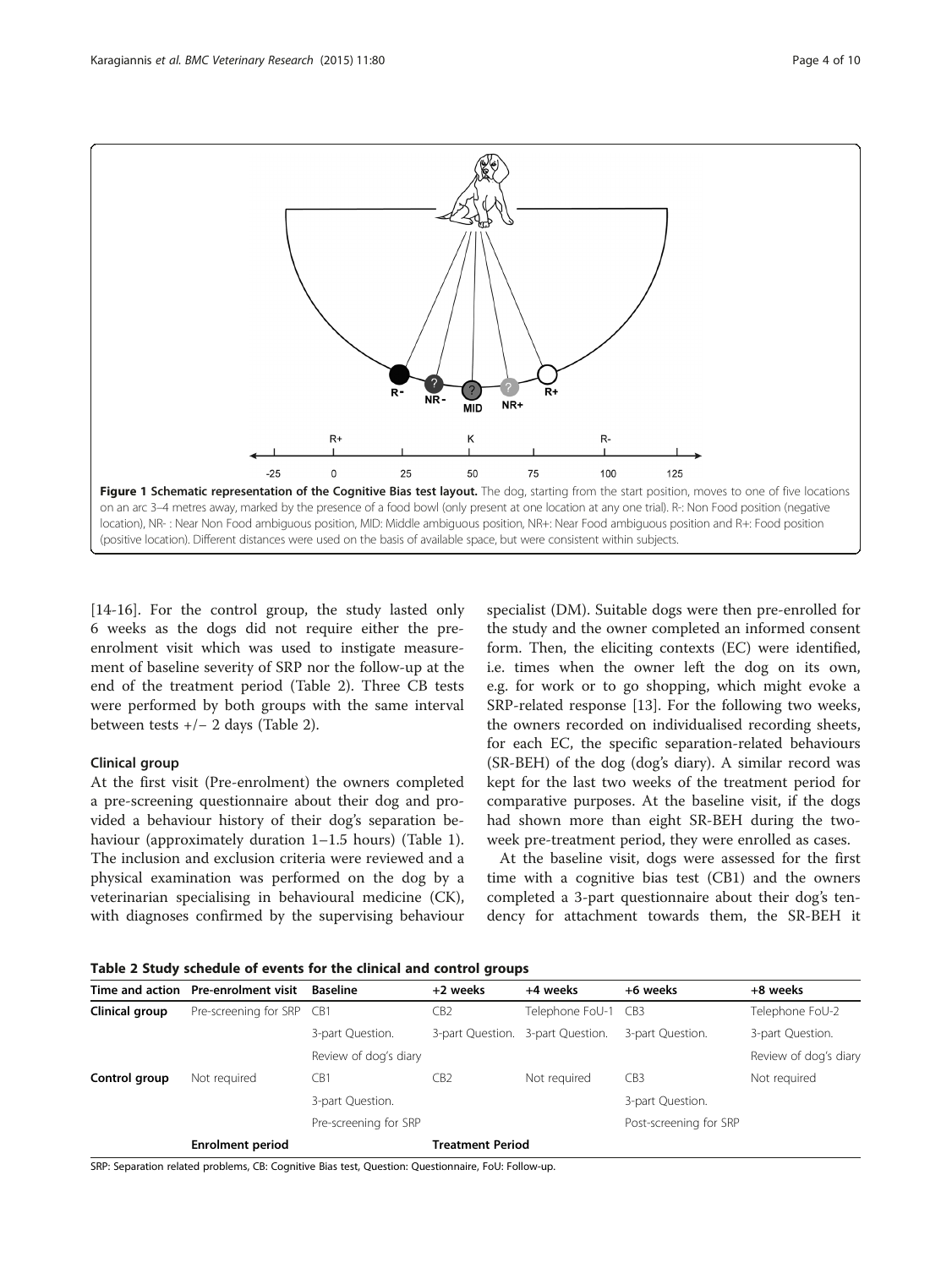showed, and provided a "separation anxiety global score" for the SRP (SAGS) (Additional file [1\)](#page-8-0). The same questionnaire was completed during the telephone follow-up sessions. All questionnaire measures related to the owner's assessment of the frequency or intensity of behaviours over the previous two weeks rather than on any specific day. A standardised behaviour modification plan (Table 3) was explained to the owners and Fluoxetine (Reconcile™, Elanco, 1-2 mg/kg by mouth, once daily) was provided at this time. The next two visits (week +2 & week +6) were during the treatment period and were booked at this time for two and six weeks after baseline respectively, when the owners again completed the same 3-part questionnaire and the dog was again CB tested.

The same medication and dose (Reconcile™, Elanco, 1- 2 mg/kg by mouth, once daily) as has been used previously in a placebo controlled clinical trial was used [\[19](#page-9-0)]. A placebo tablet treated group was scientifically unnecessary for the aims of the present study, which was to investigate whether clinical improvement of SRPafflicted dogs during treatment resulted in measurable changes in CB tests and not to determine the effect of the different treatment components. For the same reason, owners were not blinded as there was no placebo group and also because the owners' perception of their dog's behaviour, recorded via questionnaire, could be compared with the more objective CB tests. A control 'no treatment' group tested at similar intervals was used to control for time related effects and the effects of repeat testing with the CB tests.

## Control group

Similar to the clinical group, at the first enrolment visit the owners completed a pre-screening questionnaire about their dog and provided a behaviour history about

the dog's separation behaviour. The inclusion and exclusion criteria were reviewed and a physical examination was performed on the dog by the same veterinarian as the clinical subjects. Then, potential eliciting contexts were identified, i.e. times when the owner left the dog on its own, e.g. during work or shopping, which might theoretically evoke a problem response. Retrospectively for the previous two weeks, the owners recorded for each EC the (SR-BEH). If the dogs had shown only one or no SR-BEH during the two-week pre-treatment period, they were enrolled onto the study and the owner completed an informed consent form.

Then the owners completed the same 3-part questionnaire about their dog's tendency for attachment towards them and SR-BEH, and a global score for the SR-BEH (SAGS). Dogs that could complete the CB test procedure and fulfilled the EC's frequency requirements (Table [1](#page-2-0)) were included in the study data set. Owners were also asked to report any behaviour changes in their dog during the assessment period, in order to avoid including dogs with SRP in the control group.

The dogs of the control group performed the CB test on baseline, and 2 and 6 weeks later, on weeks  $+2$  and  $+6$ respectively. They were tested in equivalent conditions to the dogs in the clinical Group.

### Statistical analysis

The age, the duration of their ownership and the body weight of subjects in the clinical and control groups were compared using a Mann–Whitney U test. Due to the different sizes and possible food motivations of the dogs, the running speeds of each dog was adjusted as recommended by Mendl et al. [\[18](#page-9-0)], to take into account the mean speed of subjects to get to the positive and

Table 3 Summary of behaviour modification plan, used in treatment of cases

| <b>AT HOME</b>                  | Interact with dog only at your initiative and when the dog is relaxed.                                                                                                                                                          |
|---------------------------------|---------------------------------------------------------------------------------------------------------------------------------------------------------------------------------------------------------------------------------|
|                                 | Praise the dog when it is relaxed.                                                                                                                                                                                              |
|                                 | Gradually teach your dog to stay calm and to be alone i.e. have it sit, lie down, or stay in places as you move away while<br>gradually increasing the distance and time from the dog.                                          |
|                                 | Give departure cues at times other than departure.                                                                                                                                                                              |
|                                 | Praise calm behaviour if appropriate.                                                                                                                                                                                           |
| <b>BEFORE</b><br><b>LEAVING</b> | Show complete indifference to the dog for 20 to 30 minutes prior to going out.                                                                                                                                                  |
|                                 | As you leave, you may give a special toy or a treat to distract the dog and remove the item on return - make this something spe-<br>cial, like a food-filled treat, so that your leaving is associated with something positive. |
|                                 | Do not physically or verbally interact with the dog just before leaving.                                                                                                                                                        |
| <b>WHEN</b><br><b>RETURNING</b> | lgnore the dog's excessive greeting until he is quiet and relaxed.                                                                                                                                                              |
|                                 | Interact with your dog only on your initiative and only when he/she is quiet.                                                                                                                                                   |
|                                 | Reward calm behaviour.                                                                                                                                                                                                          |
|                                 | Do not reprimand dog for destructive behaviour or for urinating or defecating in the house.                                                                                                                                     |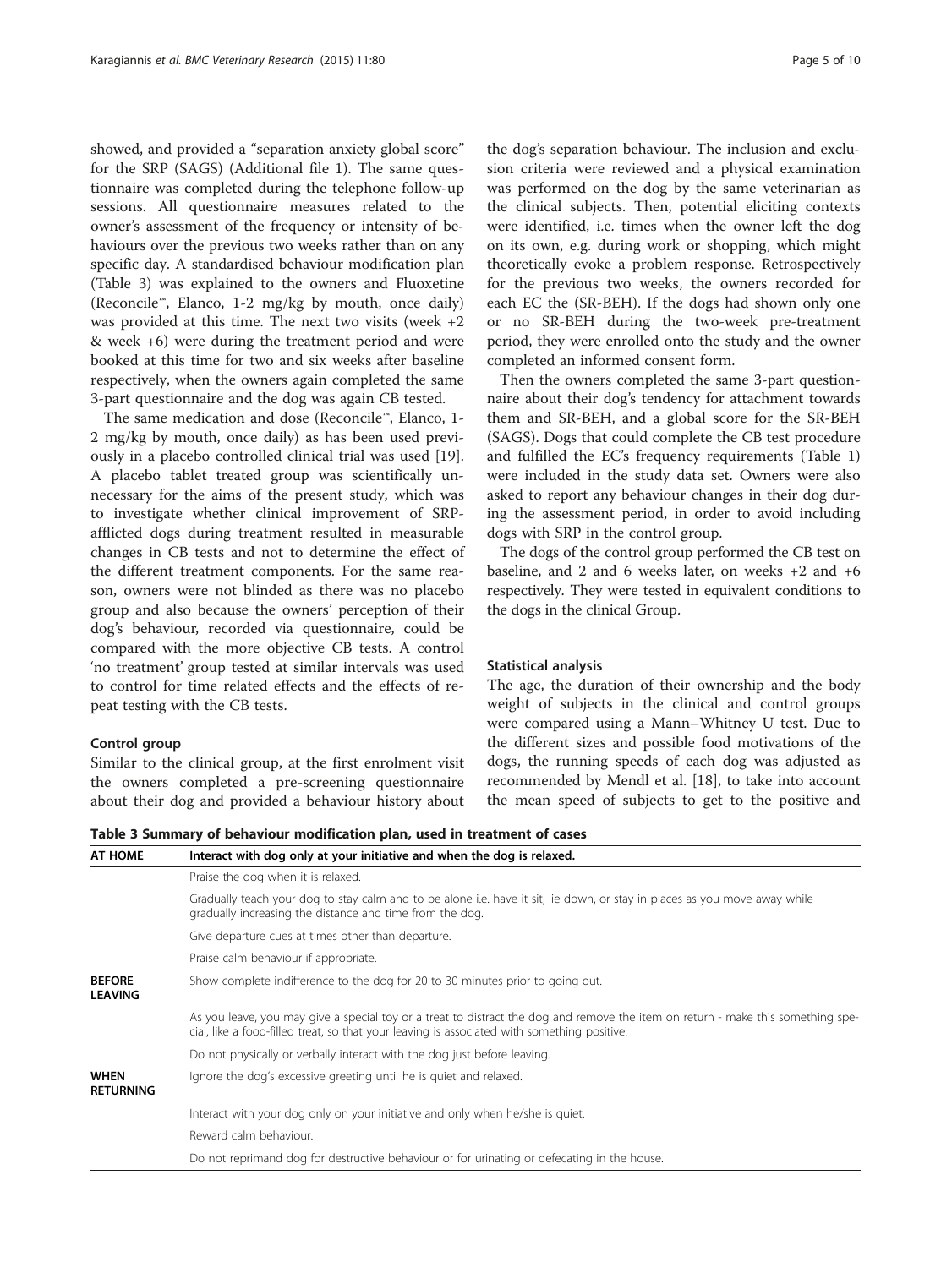negative locations at the end of training. Adjusted speed during testing was calculated as follows:

Adjusted speed  $=$  [(mean speed to positive location  $-$  speed to probe location)  $\times$  mean speed to negative location  $\times$  100  $/$ [(mean speed to positive location  $-$  mean speed to negative location)  $\times$  speed to probe location].

Consequently, if the speed to the probe location was equal to the mean speed to positive (food) location, the adjusted score was 0, and if the speed to probe location was equal to the mean speed to negative (non-food) location, the score was 100 (Additional file [1](#page-8-0)). Only adjusted speeds towards the ambiguous probes are subsequently assessed and reported.

The data were analysed using SPSS 17.0. Normality was assessed using Kolmogorov-Smirnov tests, and, as some factors were significantly different to normal ( $P < 0.05$ ), all data were analysed using non-parametric statistics.

A statistical plan was formulated to accommodate the relatively small sample size, (we used 12 dogs in total, compared to 9 similar studies testing cognitive bias in dogs, rats, starlings and sheep that used from 6 to 32 animals (mean number of subjects: 19.9) [\[18,24](#page-9-0)-[31](#page-9-0)], and consideration that a Bonferonni correction would be too conservative and likely to result in Type II errors [\[32](#page-9-0)]. As a precaution against the risk of Type I errors, the statistical plan prioritised testing of the primary hypotheses of interest (differences at baseline and time of maximum clinical effect i.e. week 6). The effect size (r) was calculated in each instance [[33\]](#page-9-0). Subsequent data exploration was performed, conditional upon the outcome of these primary findings.

The first priority was to establish whether the clinical group differed significantly to the control group in their CB performance towards ambiguous probes at baseline, as would be expected given the results of Mendl et al. [[18\]](#page-9-0), (Mann–Whitney U-test). Where differences between groups were found, these were evaluated in line with the prediction that the clinical group should show a negative affective bias.

The next analysis compared the performance of subjects in CB tests between the clinical and control groups at week +6, using Mann–Whitney tests. In order to minimise the risk of Type II errors, this considered only the data relating to those probes which had been found to have been significantly different between groups at baseline. On the basis of these results, a similar assessment was made considering data from week +2 of treatment, in order to help identify the timescale of any change. After this, we compared within-groups over time, but for all ambiguous probes using Wilcoxon tests.

Only after these analyses were complete, was the consistency of the non-significant differences between groups at baseline assessed. In this way priority was given to the effect of treatment on those measures of most potential value first, reducing the risk of Type II errors from multiple testing.

The clinical assessment data were used to explore the convergent validity of possible inferences about affective state from the results of these CB tests. Specifically, changes in the relative frequency of SRP within eliciting contexts, separation anxiety global score, separation anxiety behaviour scores (the sum of individual problem behaviours shown: inappropriate urination, inappropriate defecation, destructive behaviour and excessive vocalisation) and attachment towards owner score at baseline versus weeks +2 and +6 were assessed for their significance (Wilcoxon signed rank test). Correlations between all measures were then explored using Kendall's tau.

## Results

## Between-group analysis – clinical group and control group

Dogs in the clinical and control group did not show any statistical difference in their age, the duration of their ownership and their body weight (U = 16.5, Z =  $-0.163$ ,  $p = 0.88$ ; U = 11, Z = -1.061,  $p = 0.343$ , U = 13.5, Z = -0.651,  $p = 0.53$  respectively).

Initially, the clinical group's baseline score to the NRposition was significantly slower than that of the control group  $U = 5$ ,  $z = -2.03$ ,  $p = 0.042$ ,  $r = -0.59$  (Table [4](#page-6-0)). Specifically, the clinical group's score (Median = 68.9) tended to be relatively closer to the negative (R-) position (Median = 100), and the score of the control group (Median = 21.2) relatively closer to the positive  $(R+)$  position (Median = 0). There was no significant difference between the two groups in the baseline median speed towards the MID and NR+ probes (MID  $U = 11$ ,  $z = -1.06$ ,  $p = 0.291$ ,  $r = -0.31$ , NR+  $U = 9$ ,  $z = -1.38$ ,  $p = 0.167$ ,  $r = -0.4$  respectively (Table [4](#page-6-0)).

The effect of treatment on response to just the NRprobe was therefore next compared between the two groups in accordance with the statistical analysis plan outlined above. At week 6 there was no significant difference between the treatment and control groups in their response to the NR-probe  $(U = 7, z = -1.71,$  $p = 0.11$ ,  $r = -0.49$ ), and there was also no significant difference between the two groups at week 2 ( $U = 16$ ,  $z = -0.24$ ,  $p = 0.88$ ,  $r = -0.07$ ). Thus, the two groups started the study differing in their response to the NRprobe stimulus at baseline but this difference had disappeared by week +2 and continued to be absent in week +6 of treatment (Figure [2](#page-6-0)).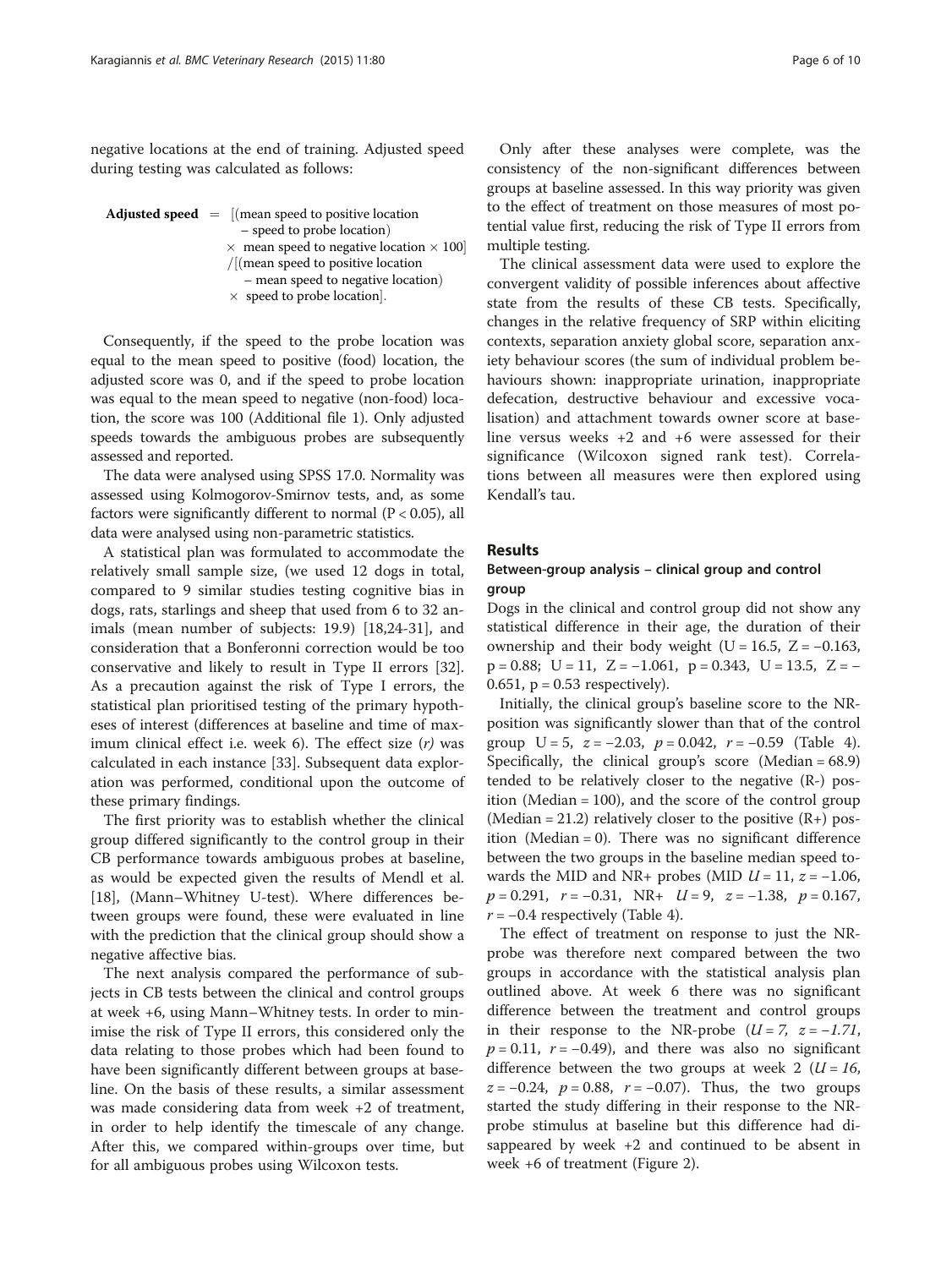| Group                 | <b>Baseline</b>                 | Week $+2$                | Week $+6$                 |  |
|-----------------------|---------------------------------|--------------------------|---------------------------|--|
| <b>CLINICAL GROUP</b> | $34.0^b$ (2.1, 82.2)            | $4.6$ ( $-11.3$ , 139.6) | $2.5^{\circ}$ (-5.3, 7.0) |  |
| <b>CONTROL GROUP</b>  | $13.3^{d,e}$ (6.1, 40.6)        | 53.1 $d$ (22.7, 116.4)   | $81.9^e$ (24.5, 221.8)    |  |
| <b>CLINICAL GROUP</b> | $11.8^c$ (-0.1, 61.5)           | $0.4$ (-21.2, 11.0)      | $0.8^{\circ}$ (-3.8, 1.0) |  |
| <b>CONTROL GROUP</b>  | $3^{f,g}$ (0.1, 23.7)           | $12.7 f$ (4, 92.3)       | $219$ (3.9, 67.1)         |  |
| <b>CLINICAL GROUP</b> | 68.9 <sup>a</sup> (39.9, 141.9) | 56.9 (6.88, 157.7)       | 52.3 (23.4, 100.0)        |  |
| <b>CONTROL GROUP</b>  | $21.2^{a,h,i}$ (7.5, 84.5)      | $59.6h$ (22.1, 584.6)    | 72.1' (62.9, 129)         |  |
|                       |                                 |                          |                           |  |

<span id="page-6-0"></span>Table 4 Median adjusted speeds with fastest and slowest speeds in parentheses toward ambiguous probes at baseline and during treatment

0 = Adjusted Speed towards Food Position and 100 = Adjusted speed towards Non-food position.

Values with the same superscript letter were found to be significantly different.

## Within-group analysis - clinical group

The median score of the clinical group towards the MID position was significantly faster at week 6 than at baseline (Table 4,  $z = -2.023$ ,  $p = 0.043$ ,  $r = -0.9$ ). The median response to the NR+ position was also significantly faster at week 6 compared to baseline (Table 4,  $z = -2.023$ ,  $p = 0.043$ ,  $r = -0.9$ ). However there was no significant change in response to the NR- position  $(z = -0.674,$  $p = 0.5$ ,  $r = -0.30$  for the same comparison.

Comparisons between the baseline and week +2 did not show significant differences for any of the three ambiguous probes, although the response to the MID probe was borderline (NR+:  $z = -1.21$ ,  $p = 0.23$ ,  $r = -0.54$ ; MID:  $z = -0.67$ ,  $p = 0.05$ ,  $r = -0.3$ ; and NR-:  $z = -0.41$   $p = 0.69$ ,  $r = -0.18$ ). Thus, changes in response towards the MID and NR+ positions were only evident after six weeks of treatment, with no changes for the NR- probe.

## Within-group analysis – control group

There was a significant effect of repeated CB testing on the Control group, with dogs moving significantly more slowly to all three ambiguous probes at both week  $+2$ (MID:  $z = -2.197$ ,  $p = 0.028$ ,  $r = -0.83$ ; NR+:  $z = -2.366$ ,  $p = 0.018$ ,  $r = 0.9$ ; NR-:  $z = -2.366$ ,  $p = 0.018$ ,  $r = 0.9$ ) and week +6 (MID:  $z = -2.366$ ,  $p = 0.018$ ,  $r = 0.9$ ; NR+:  $z = -2.366$ ,  $p = 0.018$ ,  $r = 0.9$ ; NR-:  $z = -2.197$ ,  $p = 0.028$ ,  $r = -0.83$ ) compared to baseline (week 0) performance (Table 4).

## Changes in clinical signs following treatment – clinical group

The four clinical measures of treatment efficacy showed a statistically significant improvement when comparing the two weeks preceding treatment (assessment at baseline) to the last two weeks of the treatment (assessment

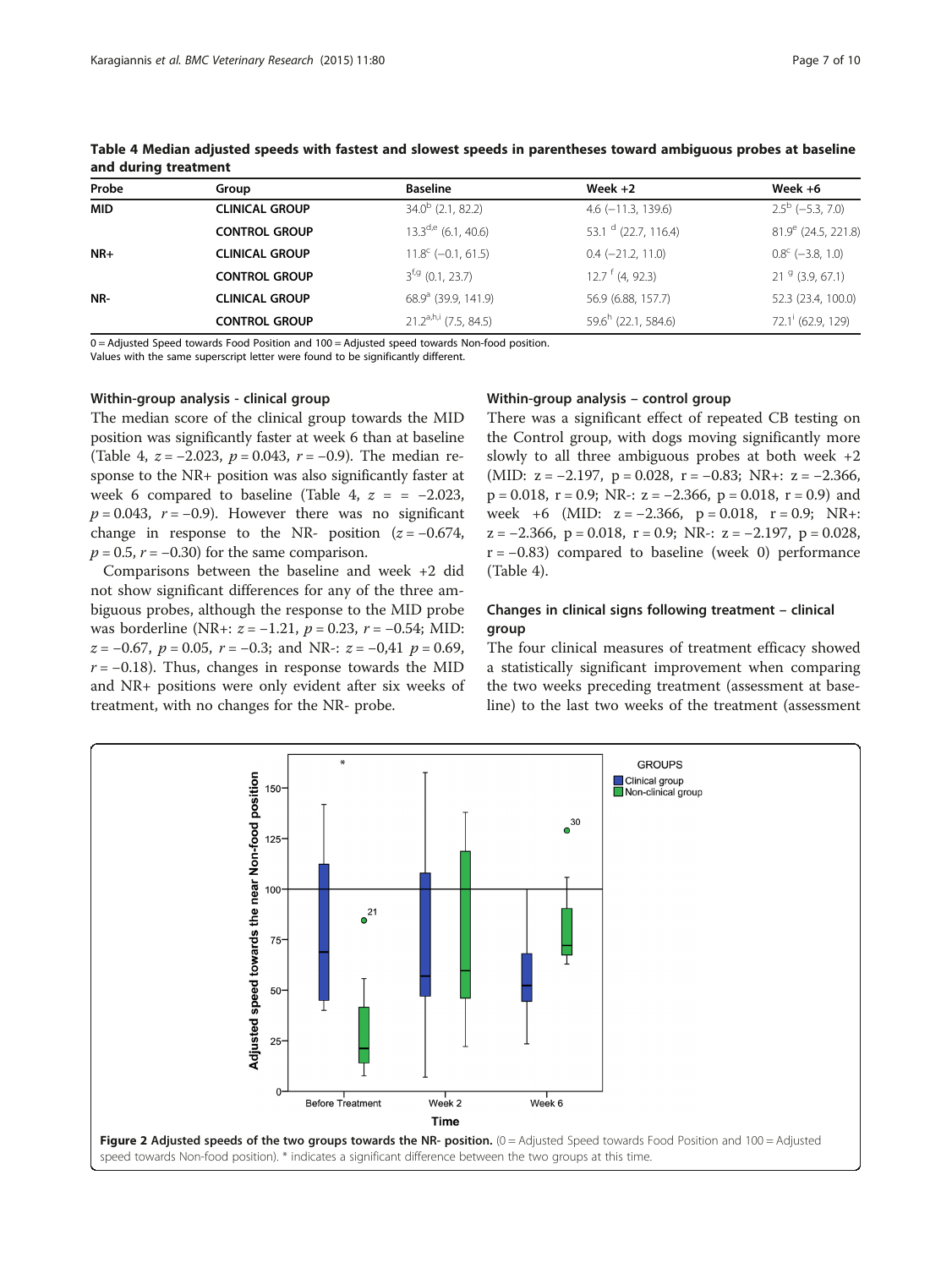<span id="page-7-0"></span>at week +8 of treatment). The proportion of eliciting contexts in which SRP were expressed decreased from a median of 0.9 to 0.14 ( $z = -2.032$ ,  $p = 0.042$ ,  $r = -0.9$ ). The separation anxiety global score fell from a median of 3 (severe) to 0 (absent)  $(z = -2.041, p = 0.041,$  $r = -0.91$ ). The sum of individual behaviours (inappropriate urination, inappropriate defecation, destructive behaviour and excessive vocalisation) fell significantly from a median of 4 to 0 ( $z = -2.060$ ,  $p = 0.039$ ,  $r = -0.921$ ). Scores for attachment towards the owner fell from a median of 15 to 4 (z =  $-2.032$ ,  $p = 0.042$ ,  $r = -0.909$ ).

#### Correlation between clinical measures – clinical group

The clinical measures of separation anxiety severity: frequency of the eliciting contexts; separation anxietyrelated behaviour scores; separation anxiety global score; and attachment behaviour scores were all significantly correlated ( $p < 0.01$  in all instances, Table 5).

## Correlation between CB and clinical measures – clinical group

Within the group receiving treatment, all clinical measures of SRP correlated significantly with the adjusted speed towards MID (recorded at baseline, week +2 and week +6), but none with the adjusted speed towards the NR- probe. Adjusted speed towards the NR+ probe correlated significantly with separation anxiety global score and attachment score, but not with eliciting context frequency and separation anxiety behaviour scores (Table 6).

### Discussion

These results show, for the first time, that clinical treatment of a naturally occurring negative affective state and associated behaviours in a non-human species can produce a significant shift in cognitive bias as well as a large improvement in clinical behaviour measures as determined by statistical effect size. The difference evident at baseline in CB testing between treatment and control groups (i.e. response to NR- probe) disappeared by week 2 of treatment and remained absent after 6 weeks. It seems that in normal (i.e. Control) dogs that the running

Table 5 Correlations (Kendall's tau) between clinical measures and associated statistical significance (2-tailed)

|               |                         | EC    | <b>SABS</b> | SAGS  |
|---------------|-------------------------|-------|-------------|-------|
| <b>SABS</b>   | Correlation coefficient | 0.880 |             |       |
|               | Sig.                    | 0.001 |             |       |
| <b>SAGS</b>   | Correlation coefficient | 0.845 | 0.716       |       |
|               | Sig.                    | 0.001 | 0.001       |       |
| <b>ATTACH</b> | Correlation coefficient | 0.754 | 0.642       | 0.858 |
|               | Sig.                    | 0.005 | 0.002       | 0.000 |

Eliciting Contexts Frequency (EC), Separation Anxiety Behaviour Scores (SABS), Separation Anxiety Global Score (SAGS) and Attachment score (ATTACH).

speed towards this probe reduces with repeat testing, whereas in the Clinical group, such a reduction in speed over time is not seen. We interpret this as an indication that the intervention on the Clinical group reduced the negative bias that develops towards this probe over time. This change together with the increased speed of Clinical group dogs to the two other probe locations across the study period meant that, in effect, the clinical population normalized with regards to the CB test over the course of the study. The four clinical measures used to assess the severity of SRP in this study showed convergent validity between themselves, and also demonstrated a statistically significant improvement with treatment implementation, reinforcing the findings from the CB tests on these subjects. The clinical group, not only showed signs of clinical improvement but also increased running speed to the MID and NR+ probes, which is consistent with the "optimistic" affective bias predicted for an antidepressant. However, we acknowledge that at present, it is not conclusive which aspect of the treatment plan, fluoxetine, the behaviour modification plan or the combination of the two, evoked the observed shift in cognitive bias. This question could be addressed in the future with the use of a double blind placebo controlled study using a similar protocol. This does not detract from the importance of the current study whose aim was to examine, as a critical first step, the association between the dogs' behavioural improvement during treatment and possible changes in their underlying affective state, rather than make assumptions about this on the basis of superficial behavioural changes which could have an alternative interpretation and markedly different welfare implications. Subsequent studies will specify the impact of each individual component of the treatment plan.

A previous study which tested dogs housed at a rescue shelter found that dogs in a predictive test of SRP appeared to show a more 'pessimistic' cognitive bias towards

## Table 6 Correlations (Kendall's tau test) across time between median speeds and clinical measures with associated significance (2-tailed)

|            |                         | EC    | <b>SAGS</b>                 | <b>SABS</b>          | <b>ATTACH</b>  |
|------------|-------------------------|-------|-----------------------------|----------------------|----------------|
| <b>MID</b> | Correlation coefficient | 0.584 | **<br>$0.534$ <sup>**</sup> | $0.403$ <sup>2</sup> | $***$<br>0.571 |
|            | Sig.                    | 0.020 | 0.009                       | 0.047                | 0.004          |
| $NR+$      |                         | 0.449 | $0.408*$                    | 0.114                | $0.411*$       |
|            | Sig.                    | 0.072 | 0.046                       | 0.576                | 0.039          |
| NR-        |                         | 0.180 | 0.345                       | 0.217                | 0.270          |
|            | Sig.                    | 0.472 | 0.091                       | 0.285                | 0174           |
|            |                         |       |                             |                      |                |

 $* = P<0.05$ ,  $** = P<0.005$ .

Eliciting Contexts Frequency (EC), Separation Anxiety behaviour scores (SABS), Separation Anxiety Global Score (SAGS), Attachment score (ATTACH). Correlations across time between the median speeds of clinical subjects (on baseline, week +2 and week +6) and the clinical measures during the analogous period of study ( $N = 15$ ). Only for the EC, correlations between EC and median speeds were based on data from baseline and week  $+6$  (N = 10).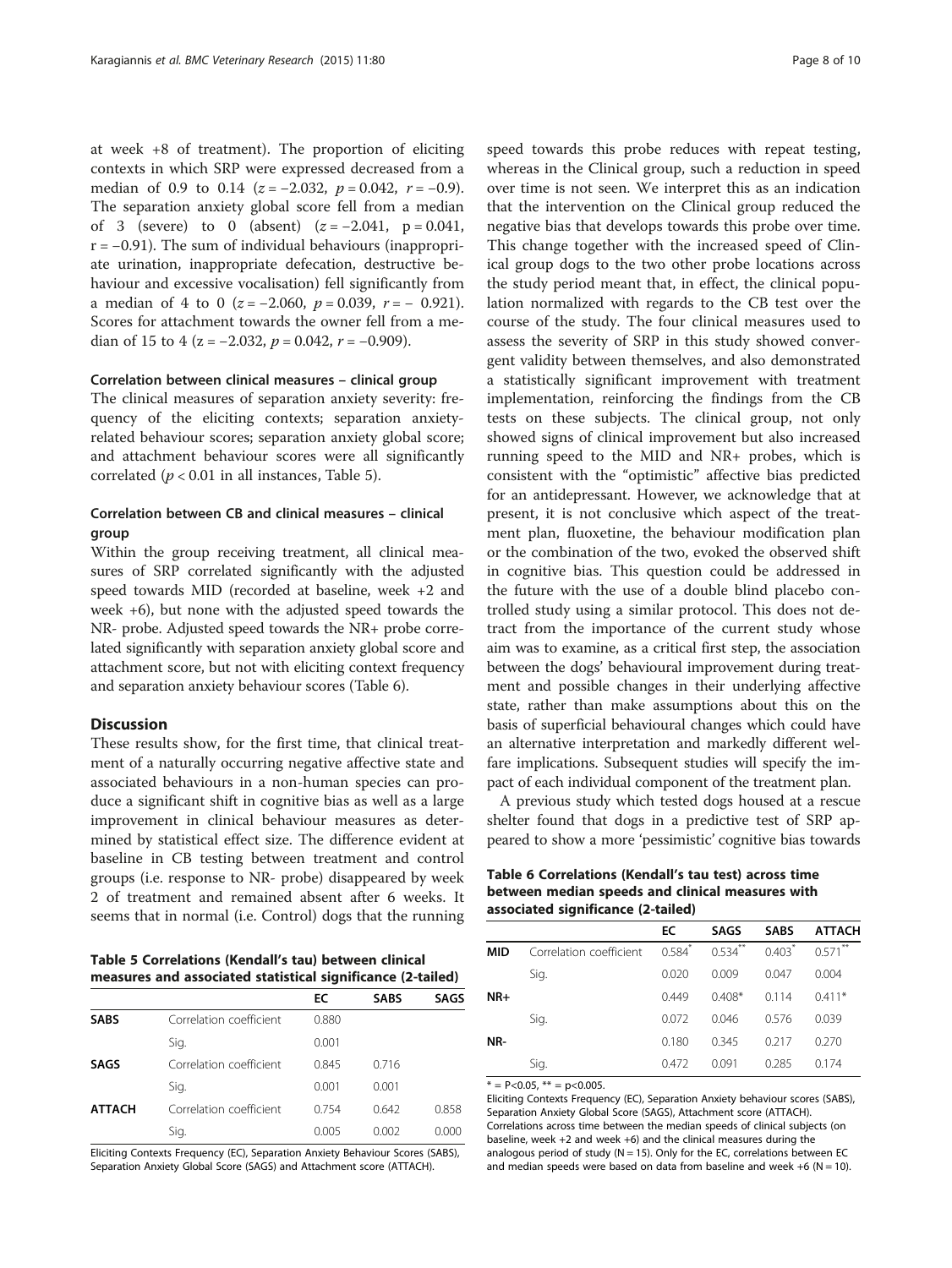<span id="page-8-0"></span>the MID probe, but not towards the NR+ and NR- probes [[18](#page-9-0)]. By contrast, in our study, before treatment implementation, dogs with clinically diagnosed SRP showed a 'pessimistic' bias to only the NR- probe compared to controls. Both studies agree that dogs with SRP appear to have a pessimistic cognitive bias, suggestive of a background negative affective state, and this adds to the evidence that SRP is a serious welfare concern that needs addressing. However, the difference between the studies in the particular probes which appear to reveal this effect (MID vs NR-) may reflect differences in either the population tested (clinical cases in the current study, versus shelter dogs undergoing a predictive test in the case of Mendl et al. [[18\]](#page-9-0)) or test environment (home versus shelter). It has been proposed that different types of affective state might result in differentiable performances towards specific probes, i.e. anxiety may result in changes largely towards the NR- probe while depression-like states would largely induce changes towards the NR+ probe [\[16,17\]](#page-9-0). In which case, our observed differences at the probe located closest to the unrewarded/negative reference location (NR-) at baseline suggest that the dogs in our clinical group experienced an increased sensitivity to aversion, a feature of many anxiety disorders. However, the response to treatment within the group was most marked towards the NR+ location and this is consistent with fluoxetine primarily being an antidepressant rather than tranquilizer.

The control dogs showed evidence of learning that the probes were unrewarded during repeat testing, as has been previously found in sheep [\[24](#page-9-0)]. As our control dogs did not have any obvious reason to change affective state during the study, and there were no notable changes in their environment according to their owner, it seems reasonable to suppose that the reduction in speed to the ambiguous probes reflects learning that these probes were unrewarded. In contrast, we observed that our clinical dogs increased their speed to the probes over time. An affective explanation for this result would be that the dogs become increasingly 'optimistic' during treatment. Nonetheless, it is important to consider alternative, nonaffective explanations, and one obvious consideration relates to increased food motivation as a result of the medication. However, a side-effect of fluoxetine is to suppress appetite [\[20\]](#page-9-0), and so the side effects of fluoxetine would, if at all, be expected to reduce running speed towards the probes (i.e. the opposite effect to what was found in this study), therefore the observed increase in running speed over time cannot obviously be accounted for by an increased motivation for food as a result of the medication.

In the clinical group, daily administration of fluoxetine in combination with a behaviour modification plan, significantly improved all clinical measures used for monitoring the dog's behaviour, confirming other studies [\[19](#page-9-0)]. This improvement correlated (Table [6\)](#page-7-0) with an increase

in the speed with which clinical dogs ran towards the MID probe, suggesting that the behavioural improvement in the SRP was also associated with an improvement in the dog's underlying affective state. Again, this finding is contrary to a potential alternative non-affective explanation, that the beneficial behavioural effects of serotonergic agents on problem behaviour in companion animals may be due simply to their broad inhibitory effects on be-haviour [[34](#page-9-0)]. If this were the case, then although clinical signs may improve (e.g. less separation related behaviours), response speed in the CB test would be expected to decrease rather than increase following administration of fluoxetine. It is worth noting that citalopram, another selective serotonin reuptake inhibitor (SSRI) agent has been shown to increase memory of positive materials (e.g. positive personality traits) in healthy human volunteers [[35](#page-9-0)], and this positive effect on affective state seems the most parsimonious potential explanation for the effect seen. Serotonin is an important neurotransmitter that innervates the amygdala directly [\[36\]](#page-9-0) and indirectly affects reward seeking behaviour [\[37\]](#page-9-0). Furthermore, fluoxetine, as a 5HT2C antagonist, also has disinhibitory effects on the release of norepinephrine and dopamine within the prefrontal cortex [\[36\]](#page-9-0). Thus, fluoxetine may functionally reorganize the mesolimbic dopamine system, to increase reward seeking and sensitivity [[37](#page-9-0)].

## Conclusion

Following treatment with a behaviour modification plan and fluoxetine, dogs with SRP not only improved their behaviour when alone but also showed an apparent improvement in the initial pessimistic affective state associated with the potential availability of rewards, at other times. Importantly, this is the first study to suggest that the clinical improvement of a spontaneously occurring behavioural problem is also associated with changes in affective state as determined by a CB test, and that SSRIs do indeed have an antidepressant effect on dogs.

## Additional file

#### [Additional file 1:](http://www.biomedcentral.com/content/supplementary/s12917-015-0373-1-s1.doc) Additional methodological information.

#### Competing interests

The authors declare that they have no competing interests. The authors have no funding to report.

#### Authors' contributions

Study conception and design: DM and CK, Acquisition of data: CK, Analysis and interpretation of data: CK, DM, OB, Drafting of manuscript: CK, Critical revision: CK, DM, OB. All authors read and approved the final manuscript.

#### Acknowledgements

We would like to thank all the dogs and their owners for their time and their dedication. We would like to thank Elanco for providing us Fluoxetine (Reconcile™) free of charge after reviewing the protocol of the study, without any comments or restrictions.